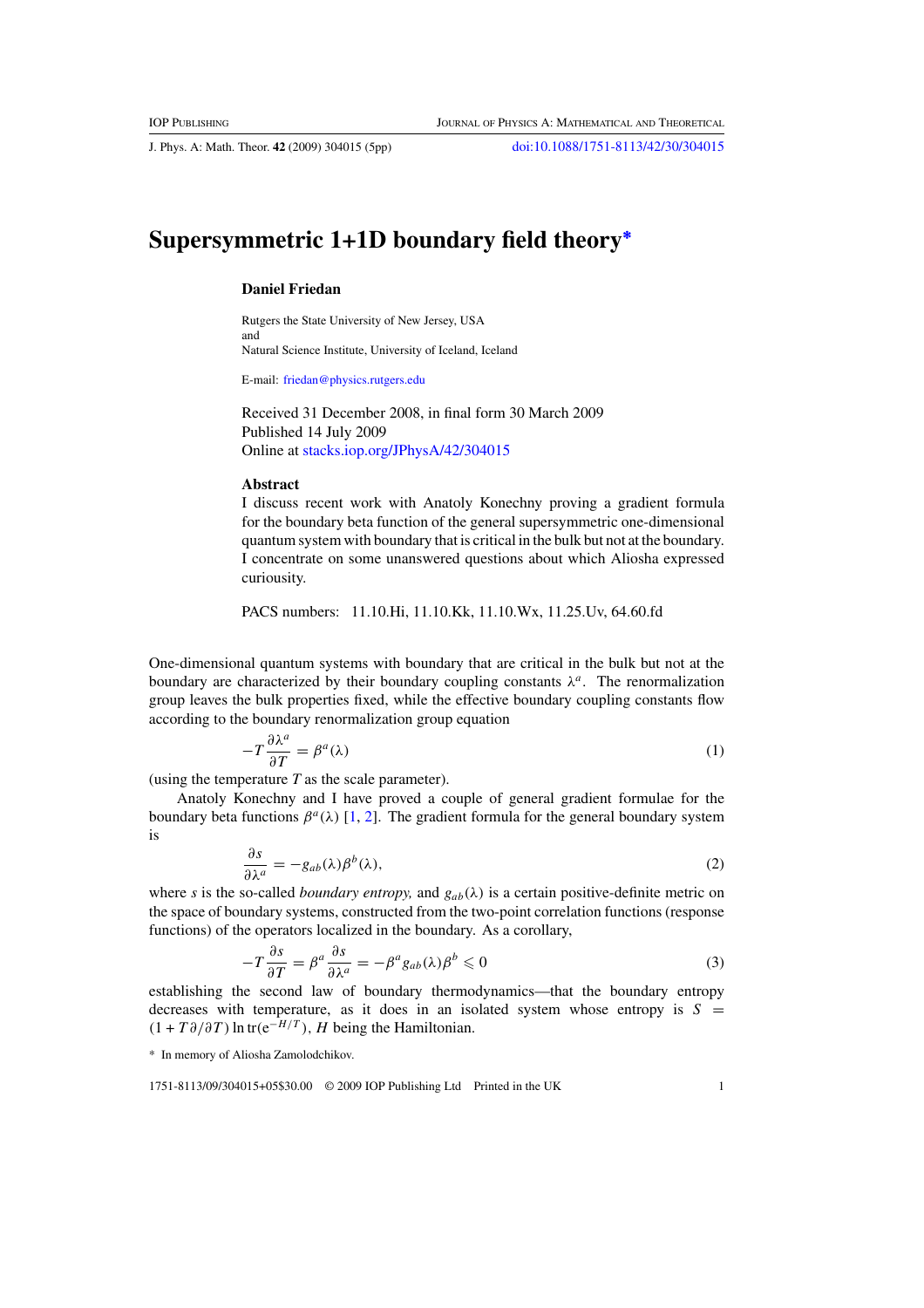The second gradient formula pertains to the general *supersymmetric* one-dimensional system with boundary, critical in the bulk. The Hamiltonian of a supersymmetric system is of the form  $H = \hat{Q}^2$ , where  $\hat{Q}$  is the supersymmetry generator. The supersymmetric boundary systems are characterized by the boundary coupling constants that preserve supersymmetry. We continue to write these as  $\lambda^a$ , in the context of supersymmetric systems. Changing scale preserves the supersymmetry, so the boundary beta functions are supersymmetric. The second gradient formula is

$$
\frac{\partial \ln z}{\partial \lambda^a} = -g_{ab}^S(\lambda)\beta^b(\lambda),\tag{4}
$$

where *z* is the so-called *boundary partition function*, and  $g_{ab}^S(\lambda)$  is a certain positive-definite metric on the space of supersymmetric boundary systems (not the same as the restriction of the first metric  $g_{ab}(\lambda)$  from the space of all boundary systems). As a corollary,

$$
-T\frac{\partial \ln z}{\partial T} = \beta^a \frac{\partial \ln z}{\partial \lambda^a} = -\beta^a g_{ab}(\lambda)\beta^b \leq 0,
$$
\n<sup>(5)</sup>

so the *boundary energy*  $T^2\partial \ln z/\partial T$  of the supersymmetric system is non-negative, as it is in an isolated supersymmetric system (whose thermodynamic energy is given by  $T^2 \partial \ln Z / \ln T = T^2 \partial \ln \text{tr} (e^{-\hat{Q}^2/T}) / \partial T = \langle \hat{Q}^2 \rangle \geqslant 0$ .

These gradient formulae should give some general control over the boundary rg flow, since they provide functions— $s$  and  $\ln z$ —that decrease under the flow, and whose critical manifolds are the fixed points of the rg flow.

The gradient formulae are easily generalized to arbitrary quantum circuits that consist of bulk-critical quantum wires. A boundary is the simplest kind of junction in such a circuit. I have argued that such quantum circuits are ideal physical systems for asymptotically largescale quantum computers [\[3\]](#page-4-0). The gradient formulae might be useful for general analysis of the computational power of such circuits.

The technical details of the proofs can be found in the papers  $[1, 2]$  $[1, 2]$  $[1, 2]$ . Here, I will only bring up some questions about the significance of the assumptions that the proofs rest on.

The boundary partition function *z* was constructed by Affleck and Ludwig [\[4,](#page-4-0) [5](#page-4-0)] by taking the full partition function  $Z_L = \text{tr}(e^{-H_L/T})$  of a one-dimensional system of length *L*, in the limit of large *L*, then dividing by the universal partition function of the bulk system:

$$
Z_L \sim e^{LT\pi c/6} z z',\tag{6}
$$

where *c* is the conformal central charge of the bulk-critical system. The remaining *L*independent factors  $\zeta$  and  $\zeta'$  are the boundary partition functions of the two boundaries. They actually did this construction in the special circumstances where the boundary is also scale invariant, in which case the boundary partition function is a number independent of *T*, which they called *g*. The construction generalizes directly to boundaries that are not scale invariant. Affleck and Ludwig emphasized that  $z = g$  is not the partition function of an isolated quantum system, pointing out that a genuine partition function in the limit  $T \to 0$ goes to a positive integer, the ground state degeneracy, while, for critical boundaries,  $z = g$  is typically not an integer, and can be less than 1.

The boundary entropy *s* is constructed from the entropy of the one-dimensional system by subtracting the universal bulk entropy per unit length:

$$
S_L \sim \left(1 + T \frac{\partial}{\partial T}\right) \ln Z_L = L \frac{\pi c T}{6} + s + s'.
$$
 (7)

It is not obvious that this quantity *s* can be interpreted as the entropy of the boundary as a distinct sub-system. The second law of boundary thermodynamics, which follows from the gradient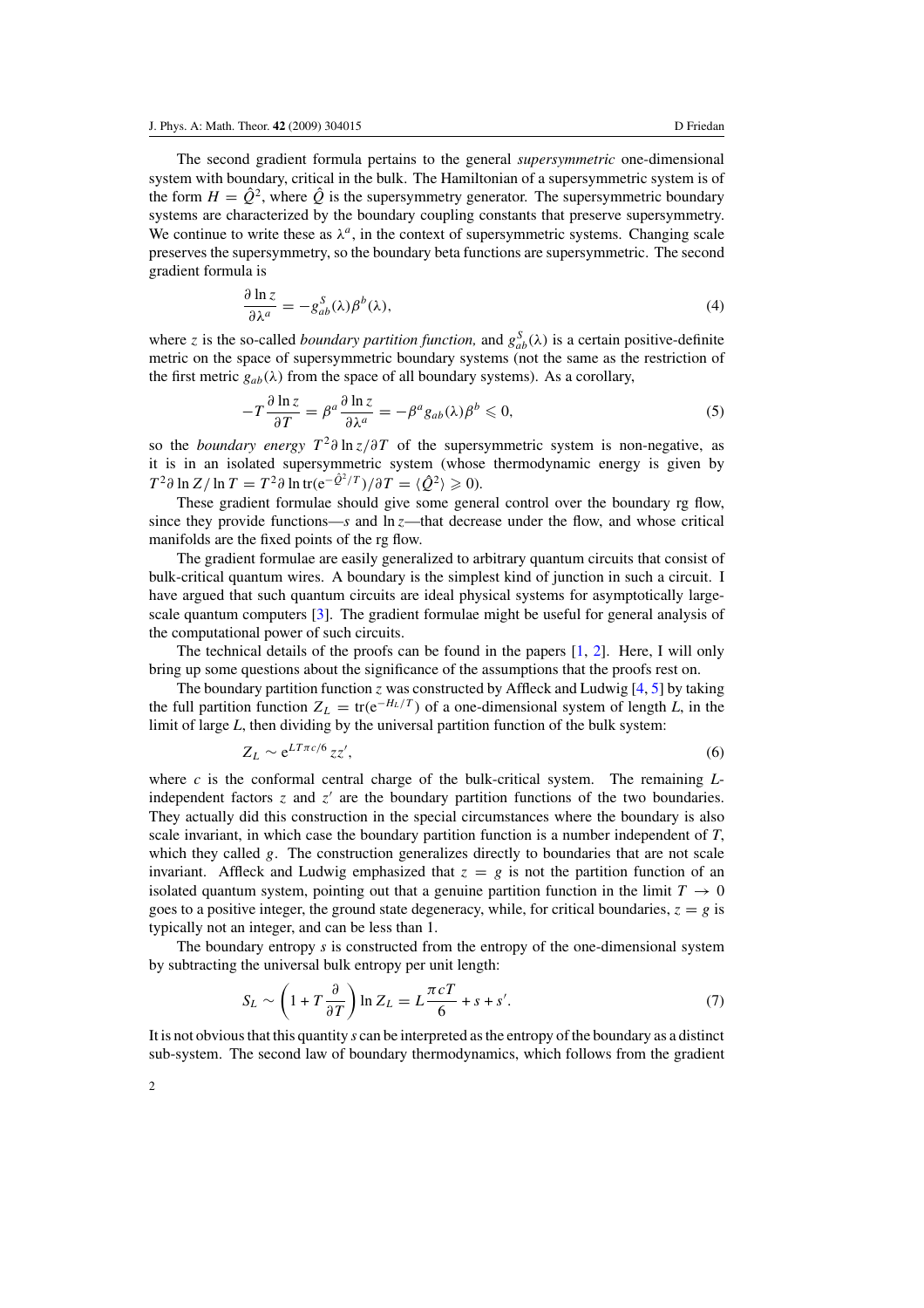formula, gives some support to such an interpretation. In [\[3\]](#page-4-0), I gave a general argument in support of this interpretation by writing a local, conserved *entropy current* operator which describes the flow of entropy in reversible processes within the quantum system. The change in *s* during such a reversible process is then given by the net entropy flow into the boundary. My hope is that the quantum entropy density and current operators will be useful tools for studying the information theoretic properties of large-scale quantum computers made from these near-critical quantum circuits.

The boundary second law and the entropy current formalism deal only with changes in the entropy *s* associated with the boundary. We have no handle on the total value of *s*. From Affleck and Ludwig's original observations, it is obviously not the case that  $s \geq 0$ . What is more disturbing, we cannot even say that *s* is bounded below. We cannot prove a universal lower bound on *s*, or a lower bound over the boundary conditions for a given bulk system, or even a lower bound on *s* as a function of temperature *T* for a given boundary system. Some partial results were found in [\[6](#page-4-0)]. It is implausible that an infinite amount of entropy could be extracted from the boundary of a one-dimensional quantum system at low temperature, but we have been unable to prove it. A lower bound on *s* is needed for control over asymptotic behavior of the rg flow. Without a lower bound on *s*, there is no way to be sure that the rg flow necessarily ends.

There is clearly a supersymmetric analog of the entropy flow formalism in which the super-partner of the entropy density is the super-charge density divided by *T*. Again, we can only control changes. We cannot put a global lower bound on  $\ln z$  for supersymmetric boundary systems any more that we can on *s* for general boundary systems. We lack physical insight into the nature of *s* and ln *z*.

The proofs of the gradient formulae depend on two technical assumptions: (1) bulk scale invariance, which implies bulk (super-)conformal invariance, and (2) a certain degree of ultraviolet regularity in response functions of operators at the boundary. I will display these assumptions in a direct proof of the positivity of the boundary thermodynamic energy.

The Hamiltonian and the super-charge are given by space integrals of the energy density and the super-charge density:

$$
H = \int_0^L dx \, \mathcal{H}(t, x) \qquad \hat{Q} = \int_0^L dx \, \hat{\rho}(t, x). \tag{8}
$$

These local fields are super-partners (components of the super-energy–momentum tensor):

$$
[\hat{Q}, \hat{\rho}(t, x)]_{+} = 2\mathcal{H}(t, x). \tag{9}
$$

The local densities can be used to construct the boundary energy operator,

$$
h(t) = \lim_{\epsilon \to 0} \int_0^{\epsilon} dx \, \mathcal{H}(t, x), \tag{10}
$$

and the boundary super-charge operator,

$$
\hat{q}(t) = \lim_{\epsilon \to 0} \int_0^{\epsilon} dx \,\hat{\rho}(t, x),\tag{11}
$$

which are super-partners:

$$
[\hat{Q}, \hat{q}(t)]_{+} = 2h(t). \tag{12}
$$

The boundary thermodynamic energy is given by

$$
T^2 \frac{\partial \ln z}{\partial T} = \langle h \rangle. \tag{13}
$$

We can separate the super-charge  $\hat{Q}$  into boundary and bulk parts at  $x = \epsilon$  just outside the boundary: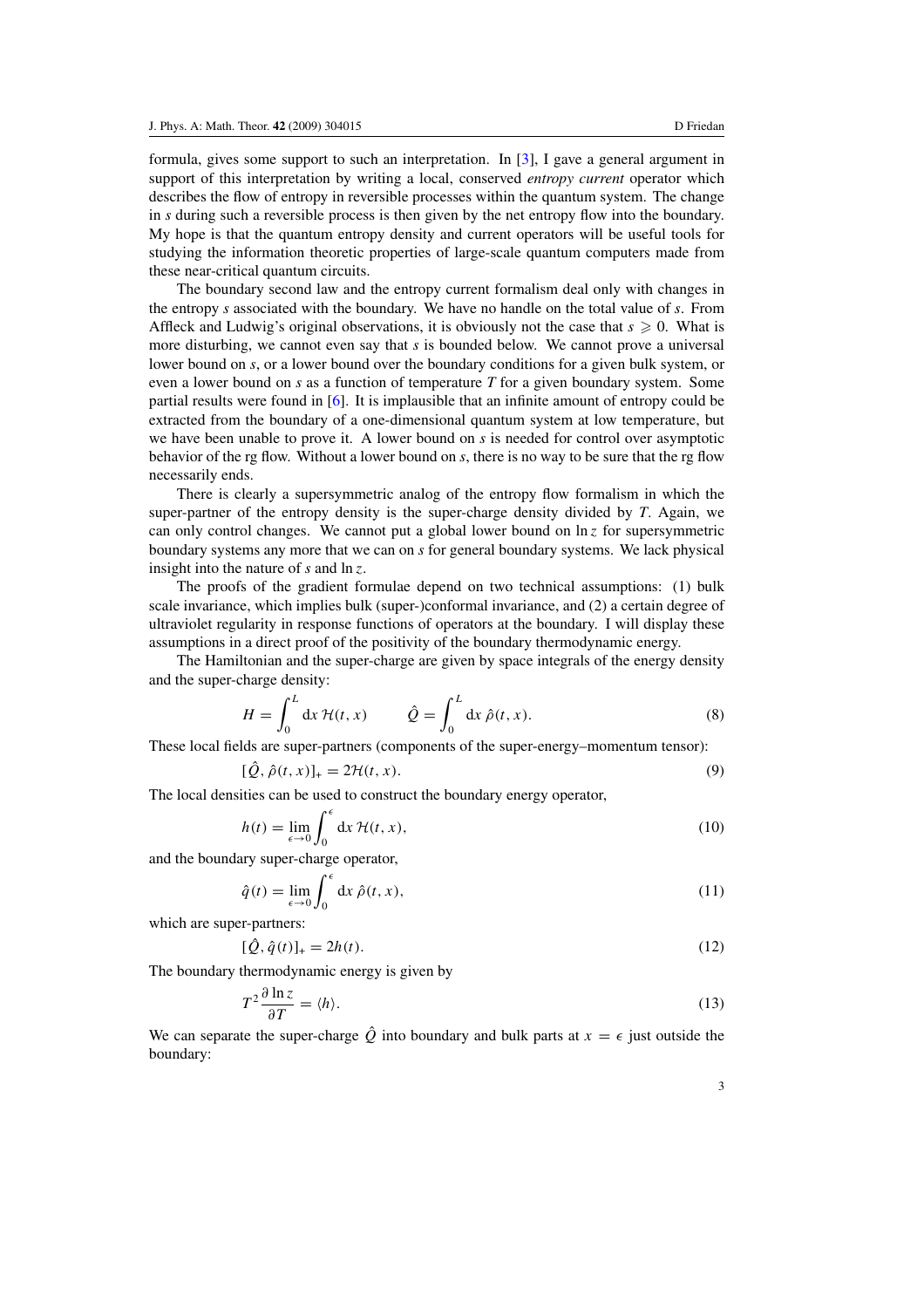$$
\hat{q}_{\epsilon}(t) = \int_0^{\epsilon} dx \,\hat{\rho}(t,x) \qquad \hat{Q}_{\text{bulk}}(t) = \int_{\epsilon}^L dx \,\hat{\rho}(t,x) \tag{14}
$$

$$
\hat{Q} = \hat{q}_{\epsilon}(t) + \hat{Q}_{\text{bulk}}(t). \tag{15}
$$

<span id="page-3-0"></span>Locality implies

$$
[\hat{Q}_{bulk}(0), \hat{q}(0)]_{+} = 0 \tag{16}
$$

so

$$
\langle 2h \rangle = \langle [Q, \hat{q}(0)]_+ \rangle = \langle [\hat{q}_\epsilon(0), \hat{q}(0)]_+ \rangle \tag{17}
$$

but this equation is useless at  $\epsilon = 0$  (where it formally implies positivity of the boundary energy), because  $\langle [\hat{q}(t), q(0)]_+ \rangle$  is ultraviolet divergent at  $t = 0$ .

We need a more subtle separation of the boundary from the bulk. We use the bulk super-conformal invariance to accomplish the separation. Define the Fourier transform

$$
g_{\epsilon}(\omega) = \int_{-\infty}^{\infty} dt \, e^{i\omega t} \langle [\hat{q}_{\epsilon}(t), \hat{q}(0)]_{+} \rangle \tag{18}
$$

and define response functions

$$
G_{\epsilon}^{\pm}(\omega) = \pm \int_0^{\pm \infty} dt \, e^{i\omega t} \langle [\hat{Q}_{\text{bulk}}(t), \hat{q}(0)]_+ \rangle \tag{19}
$$

analytic in the upper (resp. lower) half-plane. Now we have

$$
2\pi \delta(\omega)\langle 2h \rangle = g_{\epsilon}(\omega) + G_{\epsilon}^{+}(\omega) + G_{\epsilon}^{-}(\omega). \tag{20}
$$

It can be shown [\[2](#page-4-0)] that the bulk super-conformal invariance implies vanishing formulae:

$$
G_{\epsilon}^{+}(\mathrm{i}\pi T) = 0 = G_{\epsilon}^{-}(-\mathrm{i}\pi T). \tag{21}
$$

The vanishing formulae, along with the analyticity of the response functions, allow us to derive sum rules

$$
\int \frac{d\omega}{2\pi} \frac{\pi^2 T^2}{\omega^2 + \pi^2 T^2} G_{\epsilon}^{\pm}(\omega) = 0
$$
\n(22)

as long as the  $G_{\epsilon}^{\pm}(\omega)$  grow slow enough at large  $\omega$  to allow us to deform the contour of integration to infinity. Applying the sum rule to equation  $(20)$  gives

$$
\langle 2h \rangle = \int \frac{\mathrm{d}\omega}{2\pi} \frac{\pi^2 T^2}{\omega^2 + \pi^2 T^2} g_{\epsilon}(\omega). \tag{23}
$$

Now we can take  $\epsilon \to 0$ :

$$
g(\omega) = \int_{-\infty}^{\infty} dt \, e^{i\omega t} \langle [\hat{q}(t), \hat{q}(0)]_{+} \rangle \tag{24}
$$

as long as  $\omega^{-2}g(\omega)$  is integrable at large  $\omega$ . Finally, we obtain

$$
\beta \frac{\partial \ln z}{\partial \beta} = -\beta \langle h \rangle = -\frac{\beta}{2} \int \frac{d\omega}{2\pi} \frac{\pi^2 T^2}{\omega^2 + \pi^2 T^2} g(\omega). \tag{25}
$$

We have  $g(\omega) \geq 0$  so

$$
T\frac{\partial \ln z}{\partial T} \geqslant 0. \tag{26}
$$

The ultraviolet conditions—on the large  $\omega$  behavior of the correlation function  $g(\omega)$  and of the response functions  $G_{\epsilon}^{\pm}(\omega)$ —are satisfied if the boundary physics is canonical in the ultraviolet. Then  $\hat{q}(t)$  has ultraviolet scaling dimension  $\leq 1/2$ , so  $g(\omega)$  and  $G_{\epsilon}^{\pm}(\omega)$  have ultraviolet scaling